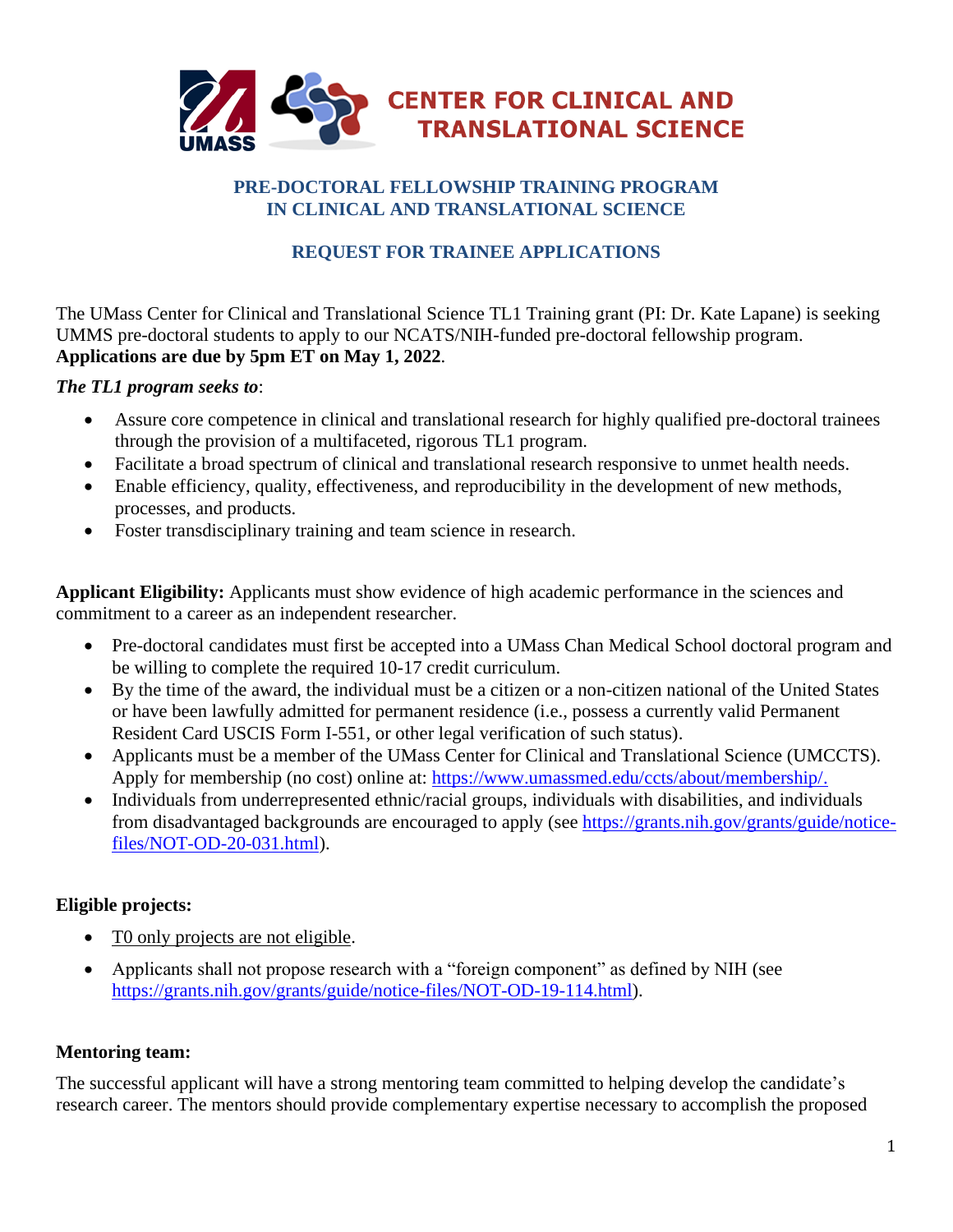research project which is relevant to human health and includes one component of NIH-defined clinical and/or translational research. Faculty members with a GSBS affiliation are eligible to be a mentor for award applicants.

**Duration of Support:** Each trainee is initially appointed for one year and will be re-appointed for a second year contingent on good progress toward achieving training and research goals and participation in program offerings, as documented through the trainee's progress report.

**Amount of Support:** Based upon the NIH stipend schedule as outlined in the links below.

[https://grants.nih.gov/grants/guide/notice-files/NOT-OD-21-049.html;](https://grants.nih.gov/grants/guide/notice-files/NOT-OD-21-049.html) [https://www.niaid.nih.gov/grants](https://www.niaid.nih.gov/grants-contracts/salary-cap-stipends)[contracts/salary-cap-stipends](https://www.niaid.nih.gov/grants-contracts/salary-cap-stipends)

## **How to Apply:**

## **Pre-doctoral candidates need to submit:**

- Title Page: title of project, applicant's name and contact information
- Career Goals (1 page)
- Research Goals (1 page)
- Curriculum Vitae (CV)
- 2 Letters of Reference
- Demographic data (Please note that NIH requires that we ask for this information):
	- 1) Gender
		- a) Male
		- b) Female
		- c) Would rather not answer
	- 2) Ethnicity
		- a) Hispanic or Latino
		- b) Non-Hispanic
		- c) Would rather not answer
	- 3) Racial category
		- a) American Indian or Alaska Native
		- b) Asian
		- c) Native Hawaiian or other Pacific Islander
		- d) Black or African American
		- e) White
		- f) More than one race
		- g) Would rather not answer
	- 4) Do you have a disability? (Refer to [https://grants.nih.gov/grants/guide/notice-files/NOT-OD-20-](https://grants.nih.gov/grants/guide/notice-files/NOT-OD-20-031.html) [031.html,](https://grants.nih.gov/grants/guide/notice-files/NOT-OD-20-031.html) Section B.)
		- a) Yes
		- b) No
	- 5) Do you come from a disadvantaged background? (Refer to [https://grants.nih.gov/grants/guide/notice-files/NOT-OD-20-031.html,](https://grants.nih.gov/grants/guide/notice-files/NOT-OD-20-031.html) Section C.)
		- a) Yes
		- b) No
	- 6) How many prior months of full-time research experience do you have?
	- 7) What was your undergraduate GPA?
	- 8) If you have a master's degree, what was your GPA?